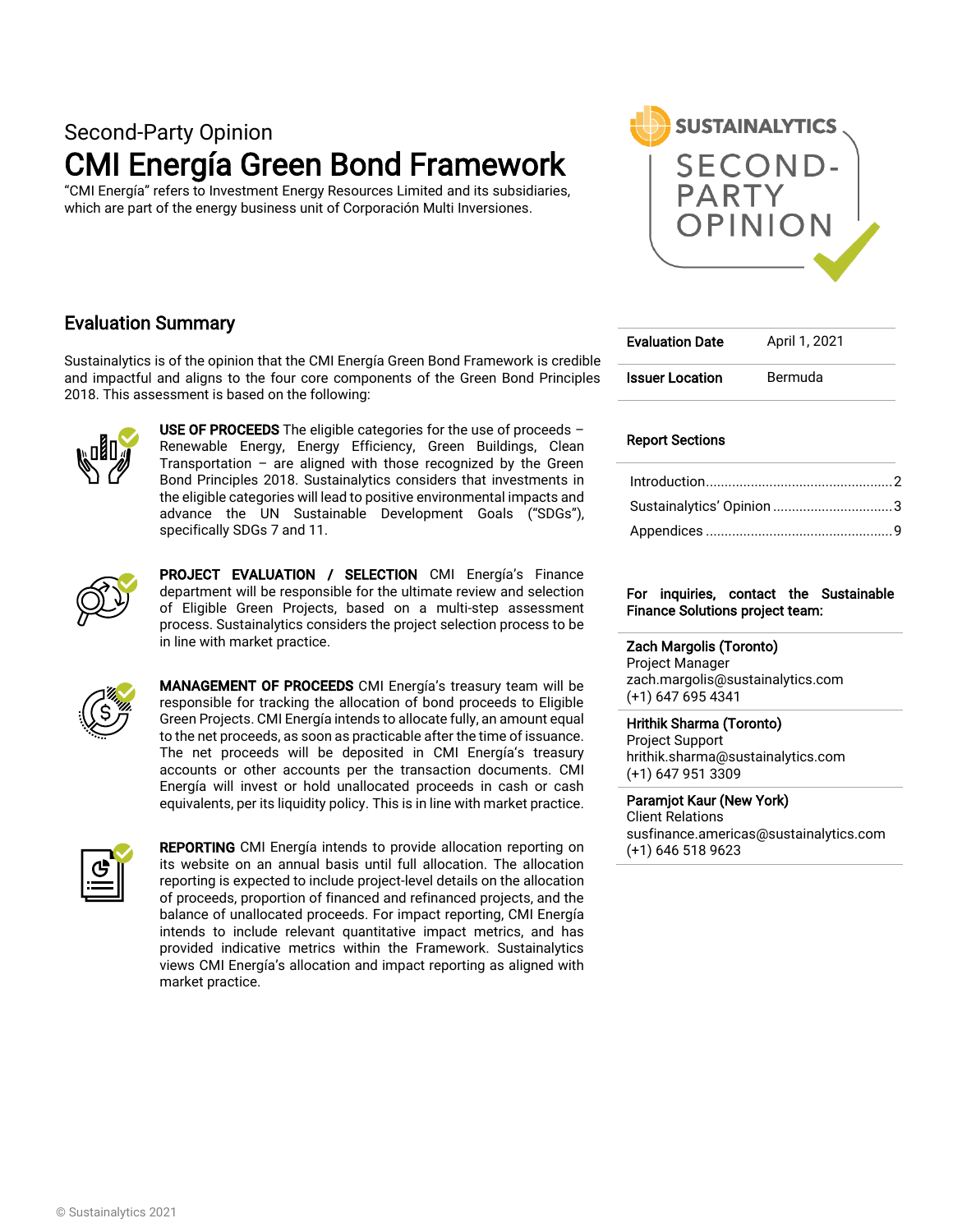

# <span id="page-1-0"></span>Introduction

Corporación Multi Inversiones ("CMI") is a large conglomerate in Central America, with diversified business lines including energy, food products, restaurants, and real estate. CMI's Energy Business Unit (the "Unit") was created in 2004 to develop, design, commercialize, and operate sustainable energy projects in the Central American region. The Unit owns its operating wind, solar, and hydro assets through Investment Energy Resources Limited ("IERL").

IERL, along its operating subsidies (collectively, "CMI Energía" or the "Issuer"), has developed the CMI Energía Green Bond Framework (the "Framework") under which it intends to issue green bonds, and use the proceeds to finance and/or refinance, in whole or in part, existing or future green projects, assets, or activities ("Eligible Green Projects" or the "Eligible Projects") that are expected to create positive environmental impact. The Framework defines eligibility criteria in four areas:

- 1. Renewable Energy
- 2. Energy Efficiency
- 3. Green Buildings
- 4. Clean Transportation

CMI engaged Sustainalytics to review the CMI Energía Green Bond Framework, dated April 2021, and provide a Second-Party Opinion on the Framework's environmental credentials and its alignment with the Green Bond Principles 2018 (GBP).<sup>1</sup> This Framework has been published in a separate document.<sup>2</sup>

#### Scope of work and limitations of Sustainalytics' Second-Party Opinion

Sustainalytics' Second-Party Opinion reflects Sustainalytics' independent<sup>3</sup> opinion on the alignment of the reviewed Framework with the current market standards and the extent to which the eligible project categories are credible and impactful.

As part of the Second-Party Opinion, Sustainalytics assessed the following:

- The Framework's alignment with the Green Bond Principles 2018, as administered by ICMA;
- The credibility and anticipated positive impacts of the use of proceeds; and
- The alignment of the issuer's sustainability strategy and performance and sustainability risk management in relation to the use of proceeds.

For the use of proceeds assessment, Sustainalytics relied on its internal taxonomy, version 1.7, which is informed by market practice and Sustainalytics' expertise as an ESG research provider.

As part of this engagement, Sustainalytics held conversations with various members of CMI's management team to understand the sustainability impact of their business processes and planned use of proceeds, as well as management of proceeds and reporting aspects of the Framework. CMI representatives have confirmed (1) they understand it is the sole responsibility of CMI to ensure that the information provided is complete, accurate or up to date; (2) that they have provided Sustainalytics with all relevant information and (3) that any provided material information has been duly disclosed in a timely manner. Sustainalytics also reviewed relevant public documents and non-public information.

This document contains Sustainalytics' opinion of the Framework and should be read in conjunction with that Framework.

Any update of the present Second-Party Opinion will be conducted according to the agreed engagement conditions between Sustainalytics and CMI.

Sustainalytics' Second-Party Opinion, while reflecting on the alignment of the Framework with market standards, is no guarantee of alignment nor warrants any alignment with future versions of relevant market standards. Furthermore, Sustainalytics' Second-Party Opinion addresses the anticipated impacts of eligible

[energia.com/informacionrelevante/](https://www.cmi-energia.com/informacionrelevante/)

<sup>&</sup>lt;sup>1</sup> The Green Bond Principles are administered by the International Capital Market Association and are available a[t https://www.icmagroup.org/green](https://www.icmagroup.org/green-social-and-sustainability-bonds/green-bond-principles-gbp/)[social-and-sustainability-bonds/green-bond-principles-gbp/](https://www.icmagroup.org/green-social-and-sustainability-bonds/green-bond-principles-gbp/)

<sup>&</sup>lt;sup>2</sup> The CMI Energía Green Bond Framework is available on Corporación Multi Inversiones's website at: [https://www.cmi-](https://www.cmi-energia.com/informacionrelevante/)

<sup>&</sup>lt;sup>3</sup> When operating multiple lines of business that serve a variety of client types, objective research is a cornerstone of Sustainalytics and ensuring analyst independence is paramount to producing objective, actionable research. Sustainalytics has therefore put in place a robust conflict management framework that specifically addresses the need for analyst independence, consistency of process, structural separation of commercial and research (and engagement) teams, data protection and systems separation. Last but not the least, analyst compensation is not directly tied to specific commercial outcomes. One of Sustainalytics' hallmarks is integrity, another is transparency.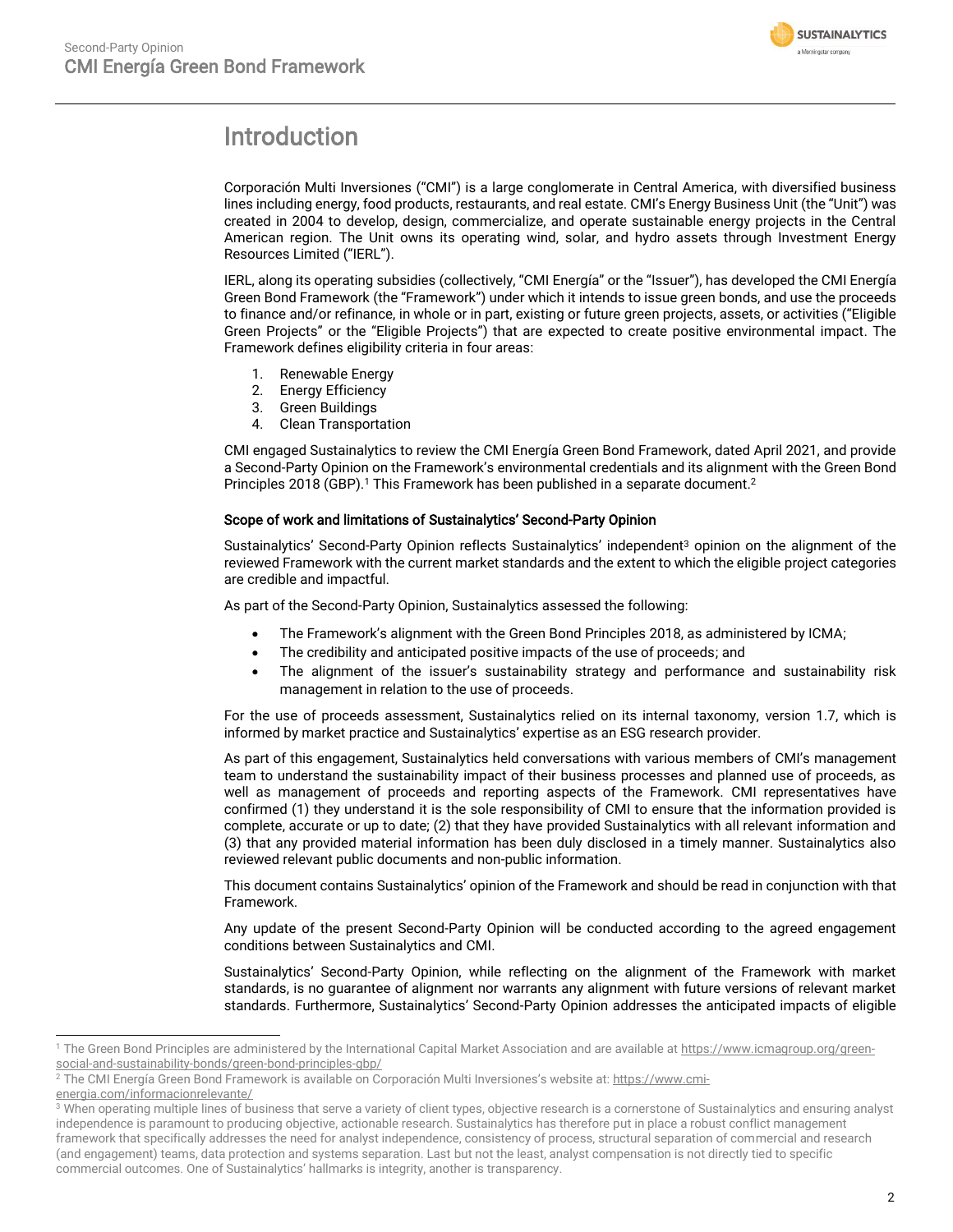

projects expected to be financed with bond proceeds but does not measure the actual impact. The measurement and reporting of the impact achieved through projects financed under the Framework is the responsibility of the Framework owner.

In addition, the Second-Party Opinion opines on the potential allocation of proceeds but does not guarantee the realised allocation of the bond proceeds towards eligible activities.

No information provided by Sustainalytics under the present Second-Party Opinion shall be considered as being a statement, representation, warrant or argument, either in favour or against, the truthfulness, reliability or completeness of any facts or statements and related surrounding circumstances that CMI has made available to Sustainalytics for the purpose of this Second-Party Opinion.

# <span id="page-2-0"></span>Sustainalytics' Opinion

## Section 1: Sustainalytics' Opinion on the CMI Energía Green Bond Framework

Sustainalytics is of the opinion that the CMI Energía Green Bond Framework is credible and impactful, and aligns to the four core components of the GBP. Sustainalytics highlights the following elements of the Framework:

- Use of Proceeds:
	- The eligible categories Renewable Energy, Energy Efficiency, Green Buildings, and Clean Transportation – are aligned with those recognized by the GBP.
	- CMI Energía has established a four-year look-back period for its refinancing activities. While Sustainalytics notes that the market expectation is to consider a maximum of three-year lookback period, it recognizes that the bond will be used to finance physical assets, and that the average useful life for the refinanced renewable energy assets<sup>4</sup> may extend up to 30 years<sup>5,6</sup> for solar and wind energy projects, and even 100 years for hydropower<sup>7</sup> projects, and therefore considers this to be in line with market expectations.
	- Under the Renewable Energy category, the Issuer may finance expenditures related to renewable energy projects, including onshore wind power, solar photovoltaic power, and run-of-river hydropower, and the purchase of long-term (more than 10 years) power purchase agreements ("PPAs") with renewable energy projects. Sustainalytics views the criteria to be aligned with market practice and notes the following:
		- **•** The Framework makes eligible investments in only run-of-river<sup>8</sup> hydropower projects which are also assessed for their compliance with the environmental and social practices defined under the International Finance Corporation Performance Standards, <sup>9</sup> or other similar best practices.
		- While noting that the Framework excludes investments towards nuclear energy and fossil fuel projects, Sustainalytics has confirmed that investments in PPAs will be limited to those renewable energy projects that are defined in the Framework.
	- Under the Energy Efficiency category, the Framework allows for investments in energy efficient technologies and equipment, including (i) high efficiency engines, boilers, continuous kilns, and heat insulating walls, and (ii) energy efficient lighting, and industrial thermometers, with an intent of achieving at least 15% improvement in energy efficiency, on a best-effort basis.<sup>10</sup> Sustainalytics views positively the inclusion of the 15% threshold and considers investments in energy efficient improvements to be aligned with market practice.

<sup>4</sup> Sustainalytics has confirmed that the majority of refinancing will be towards renewable energy projects.

<sup>5</sup> REW report, "New report shows useful life of wind projects has increased to 30 years in most cases", at:

<https://www.renewableenergyworld.com/wind-power/new-report-shows-useful-life-of-wind-projects-has-increased-to-30-years-in-most-cases/#gref> <sup>6</sup> GreenBiz report, "What will happen to solar panels after their useful lives are over?", at: [https://www.greenbiz.com/article/what-will-happen-solar](https://www.greenbiz.com/article/what-will-happen-solar-panels-after-their-useful-lives-are-over)[panels-after-their-useful-lives-are-over](https://www.greenbiz.com/article/what-will-happen-solar-panels-after-their-useful-lives-are-over)

<sup>&</sup>lt;sup>7</sup> Renewables First, "How long do hydropower installations last?", at: <u>https://www.renewablesfirst.co.uk/hydropower/hydropower-learning-centre/how-</u> [long-will-hydropower-systems-last/](https://www.renewablesfirst.co.uk/hydropower/hydropower-learning-centre/how-long-will-hydropower-systems-last/)

<sup>&</sup>lt;sup>8</sup> IPCC report, "Hydropower" (p17), at: <u><https://archive.ipcc.ch/pdf/special-reports/srren/drafts/Chapter%2005%20SOD.pdf></u>

<sup>&</sup>lt;sup>9</sup> IFC website, "Performance Standards", at: <u>https://www.ifc.org/wps/wcm/connect/Topics\_Ext\_Content/IFC\_External\_Corporate\_Site/Sustainability-At-</u> [IFC/Policies-Standards/Performance-Standards](https://www.ifc.org/wps/wcm/connect/Topics_Ext_Content/IFC_External_Corporate_Site/Sustainability-At-IFC/Policies-Standards/Performance-Standards)

 $10$  Sustainalytics notes that the Framework excludes investments in fossil fuel-based processes and technologies, under this category.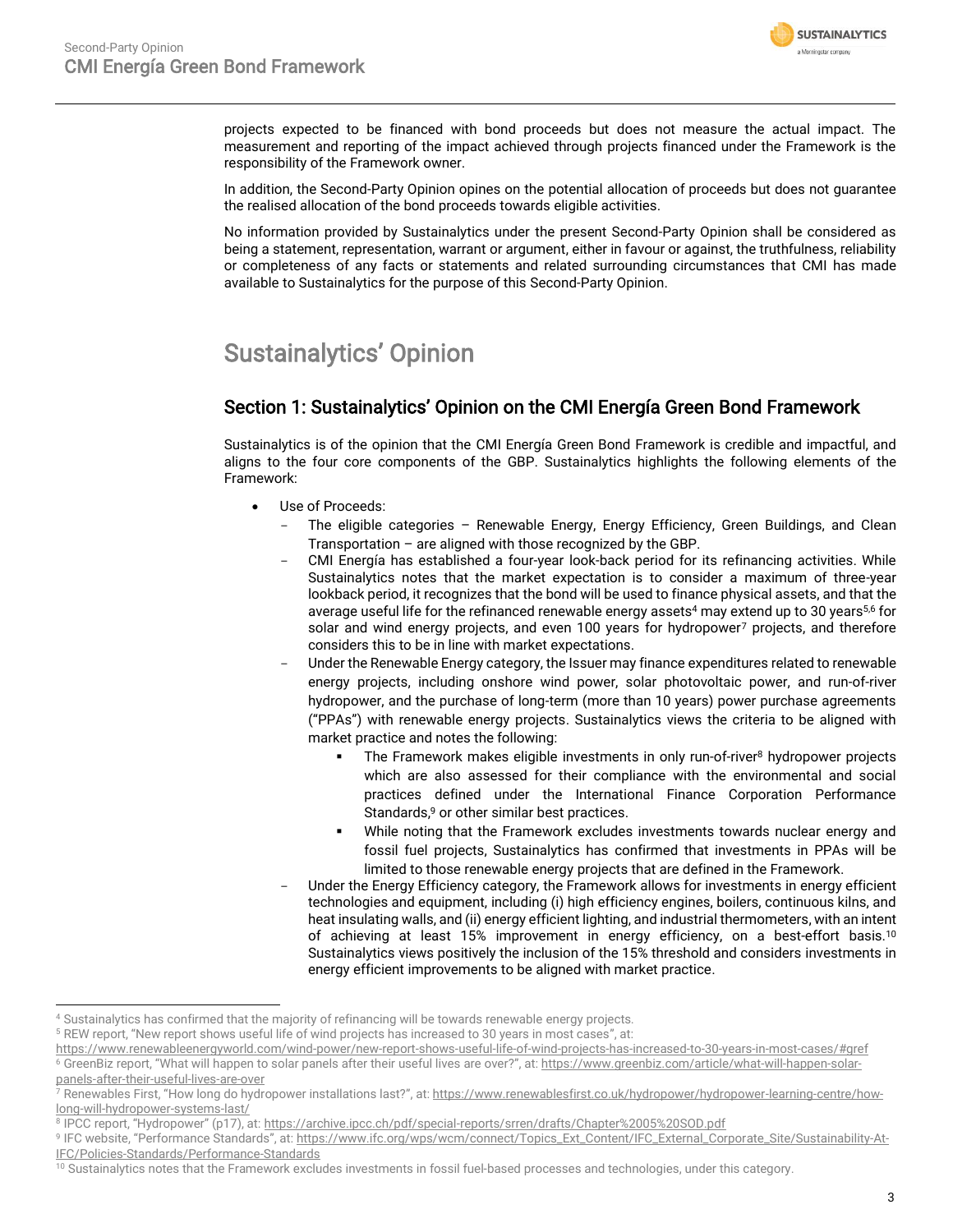

- Sustainalytics additionally highlights that activities reliant on fossil fuels are deemed ineligible by the Framework, in line with market expectation.
- Under the Green Buildings category, the Issuer intends to finance the construction or improvements of buildings that have achieved a nationally or internationally recognized green building certification. Sustainalytics views the schemes specified by the Framework – LEED ("Gold" or above), BREEAM ("Excellent" or above), or HQE ("Excellent" or above) – to be credible and the levels selected to be indicative of positive impact and aligned with market practice. For Sustainalytics' assessment of these certifications please refer to Appendix 1.
- Under the Clean Transportation category, the Issuer intends to invest in zero direct emission, electric, or low-carbon vehicles, and low-carbon transportation infrastructure.
	- Zero direct emission or electric vehicles are automatically eligible. For non-zero direct emission vehicles the issuer considers investments in vehicles with emission intensity below 50g CO2 per km.
	- Sustainalytics considers financing of clean transportation with associated thresholds and low-carbon infrastructure to be aligned with market practice.
- Project Evaluation and Selection:
	- CMI Energía's Finance department (the "Finance department"), in consultation with select senior executives including the Director of Finance, the General Director of the Energy Unit and the Manager of Environmental and Social Compliance, will be responsible for screening and selecting the Eligible Projects, in the line with criteria defined in the Framework.
	- The Finance department will also monitor the projects' eligibility and identify alternative projects to replace those which discontinue to align with the Framework, on an annual basis.
	- The Framework requires that the Eligible Projects must be exclusively assigned to a green bond, must comply with the environmental regulatory requirements, and undergo an assessment to ensure their alignment with the Issuer's social and governance-related policies (please refer to Section 2 for more details on these policies).
	- Based on the establishment of a well-defined project evaluation and selection process, Sustainalytics considers this process to be in line with market practice.
- Management of Proceeds:
	- CMI Energía's treasury team will be responsible for tracking the allocation of bond proceeds to Eligible Projects. The net proceeds will be deposited in the Issuer's treasury accounts or other accounts per the transaction documents.
	- The Issuer intends to allocate an amount equal to the net proceeds, as soon as practicable. Unallocated proceeds may temporarily be held or invested in cash or cash equivalents per the Issuer's internal liquidity policy; CMI has disclosed that the proceeds of the first issuance will be either allocated to Eligible Projects at the time of issuance or temporarily used to refinance older renewable energy facilities.
	- Based on the stated internal processes, Sustainalytics considers this to be in line with market practice.
- Reporting:
	- CMI Energía intends to report on the allocation and the impact of proceeds on its website approximately one year from the date of the bond issuance and annually thereafter, until full allocation.
	- Allocation reporting is expected to include project-level details on the allocation of proceeds, proportion of financed and refinanced projects, and the balance of unallocated proceeds.
	- Impact reporting is expected to provide project-level impact of the Eligible Projects against respective key performance indicators including (i) annual greenhouse gas ("GHG") emissions avoided, (ii) annual renewable energy generation (MWh), and (iii) annual energy savings (MWh).
	- Based on the Issuer's commitment to allocation and impact reporting, Sustainalytics considers this process to be in line with market practice.

#### Alignment with Green Bond Principles 2018

Sustainalytics has determined that the CMI Energía Green Bond Framework aligns to the four core components of the GBP. For detailed information please refer to Appendix 2: Green Bond/Green Bond Programme External Review Form.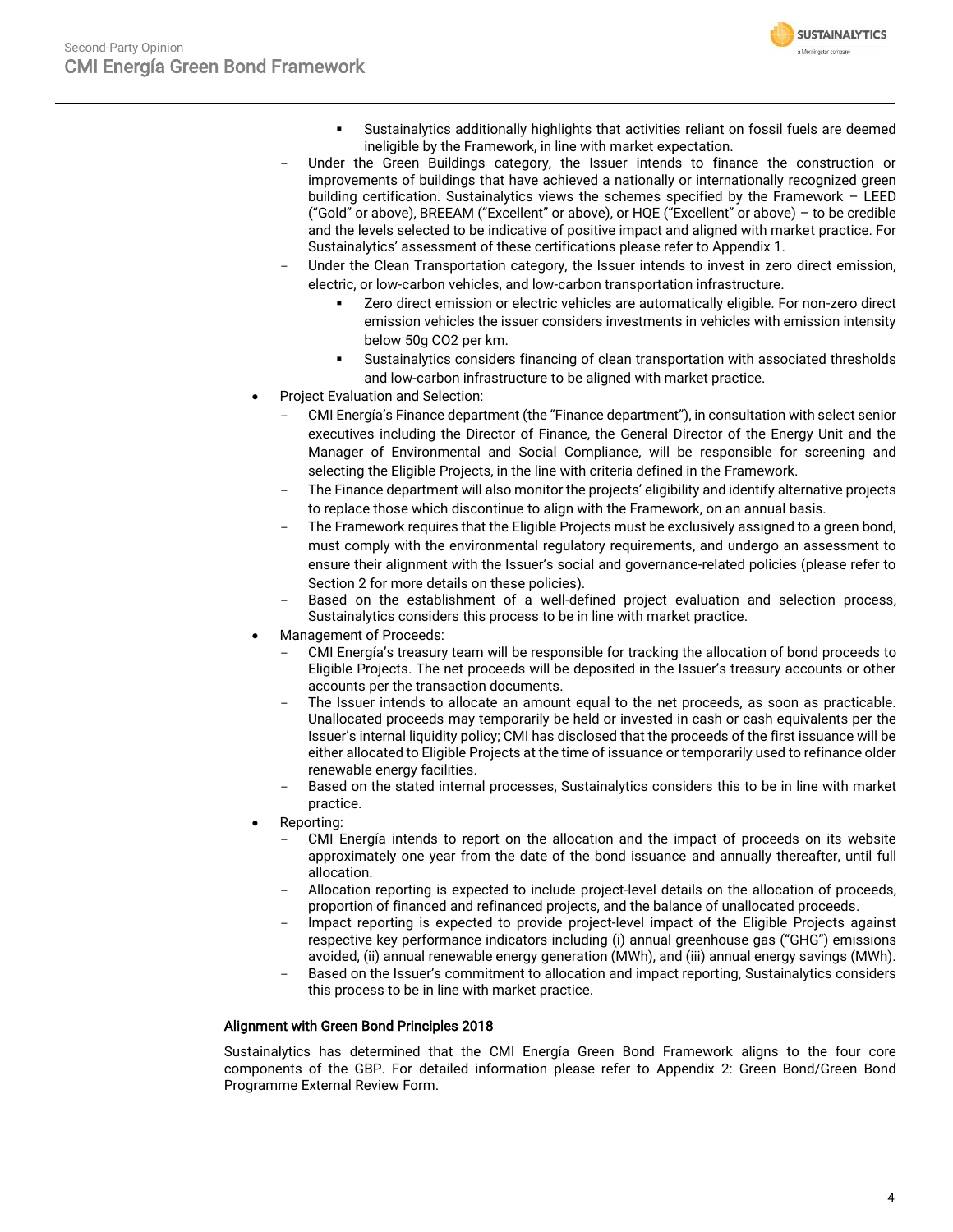

## Section 2: Sustainability Strategy of CMI Energía

#### Contribution of framework to CMI Energía's sustainability strategy

Sustainalytics is of the opinion that CMI Energía demonstrates a commitment to sustainability driven by its corporate strategy of enabling "the development, design, execution, operation, and commercialization of electric power generation projects with renewable resources, in the Central American region." <sup>11</sup> The Issuer strives to "supply power to its consumers at a competitive price and to support the renewable energy market, bringing the regional economy into a more dynamic and competitive environment to encourage local and foreign investment".

Pursuant to this strategy, as of April 2021, CMI Energía had a portfolio of wind, solar, and hydroelectric operating projects with more than 800 megawatts of installed capacity. Among these projects, the Issuer operates five hydropower plants with total operational capacity of 317 megawatts in Guatemala; <sup>12</sup> a 100 megawatt solar photovoltaic power plant in El Salvador; <sup>13</sup> one wind and three solar energy plants in Honduras with total installed capacity of 126 megawatts and 70 megawatts respectively;<sup>14</sup> a 44-megawatt wind energy project in Nicaragua;<sup>15</sup> six wind energy projects with total installed capacity of 154 megawatts in Costa Rica, 16 and a 50-megawatt solar park in Dominican Republic.<sup>17</sup> Through these projects, in 2020, the Issuer was able to avoid around 860 thousand tons of  $CO<sub>2</sub>$  emissions.

Sustainalytics notes that CMI Energía has not yet explored investments in low-carbon buildings and clean transportation and encourages the Issuer to augment its corporate strategy, and develop quantitative, timebound targets for the categories defined in the Framework. Nonetheless, Sustainalytics is of the opinion that the Framework is aligned with Issuer's overall sustainability strategy and initiatives and will further its action on its key environmental priorities.

#### Well-positioned to address common environmental and social risks associated with the projects

While Sustainalytics recognizes that the net proceeds from the bonds issued under the Framework will be directed towards eligible projects that are expected to have positive environmental impact, Sustainalytics is aware that such eligible projects could also lead to negative environmental and social outcomes. Some key environmental and social risks associated with the eligible projects could include occupational health and safety ("OHS"), community relations/stakeholder participation, land use and biodiversity issues associated with large-scale infrastructure development, and emissions, effluents, and waste generated in construction.

Sustainalytics is of the opinion that CMI Energía is able to manage, compensate and/or mitigate potential risks through implementation of the following policies, practices, and regulations:

- Through its Integrated Management Policy (the "Policy"), CMI Energía intends to protect the environment through "prevention, conservation, and mitigation of the impact of its operations" and commits to "comply with local legislation, international standards, and applicable requirements". The Issuer also has in place biological monitoring and ecological restoration programs. In 2020, it reforested 955 hectares of land in Guatemala, and planted 19,461 trees across various regions of its operations.
- The Issuer addresses social risks by involving neighboring communities, and other relevant stakeholders during the project development process while also ensuring transparency, helping it mitigate potential social risks. In 2020, the Issuer held around 12,000 such community interactions. In addition, the governments of Costa Rica, Guatemala, Honduras, and Nicaragua, for example, have adopted International Labour Organization's Indigenous and Tribal Peoples Convention (No. 169), which aims to protect the rights of indigenous and tribal population and guarantee respect for their integrity.<sup>18</sup>
- To manage OHS-related risks, the Policy commits to maintain "safe, healthy and hazard-free working conditions" at the organization, in line with CMI Energía's values of responsibility, excellence, integrity, and respect. <sup>19</sup> In 2020, the Issuer conducted over 12 thousand inspections, 20 drills, and

- $15$  Ibid.
- <sup>16</sup> Ibid.

<sup>11</sup> CMI website, "Energy", at: <https://www.somoscmi.com/es/component/blankcomponent/?view=default&Itemid=113>

 $12$  Ibid.

 $13$  Ibid.

<sup>14</sup> Ibid.

<sup>17</sup> Ibid.

<sup>18</sup> ILO website, "Nicaragua ratifies ILO Indigenous and Tribal Peoples Convention, 1989 (No. 169)", at: [https://www.ilo.org/global/about-the-](https://www.ilo.org/global/about-the-ilo/newsroom/news/WCMS_144271/lang--en/index.htm)

[ilo/newsroom/news/WCMS\\_144271/lang--en/index.htm](https://www.ilo.org/global/about-the-ilo/newsroom/news/WCMS_144271/lang--en/index.htm)

<sup>&</sup>lt;sup>19</sup> CMI Energía website, "Values", at: <http://cmi-energia.com/en/values>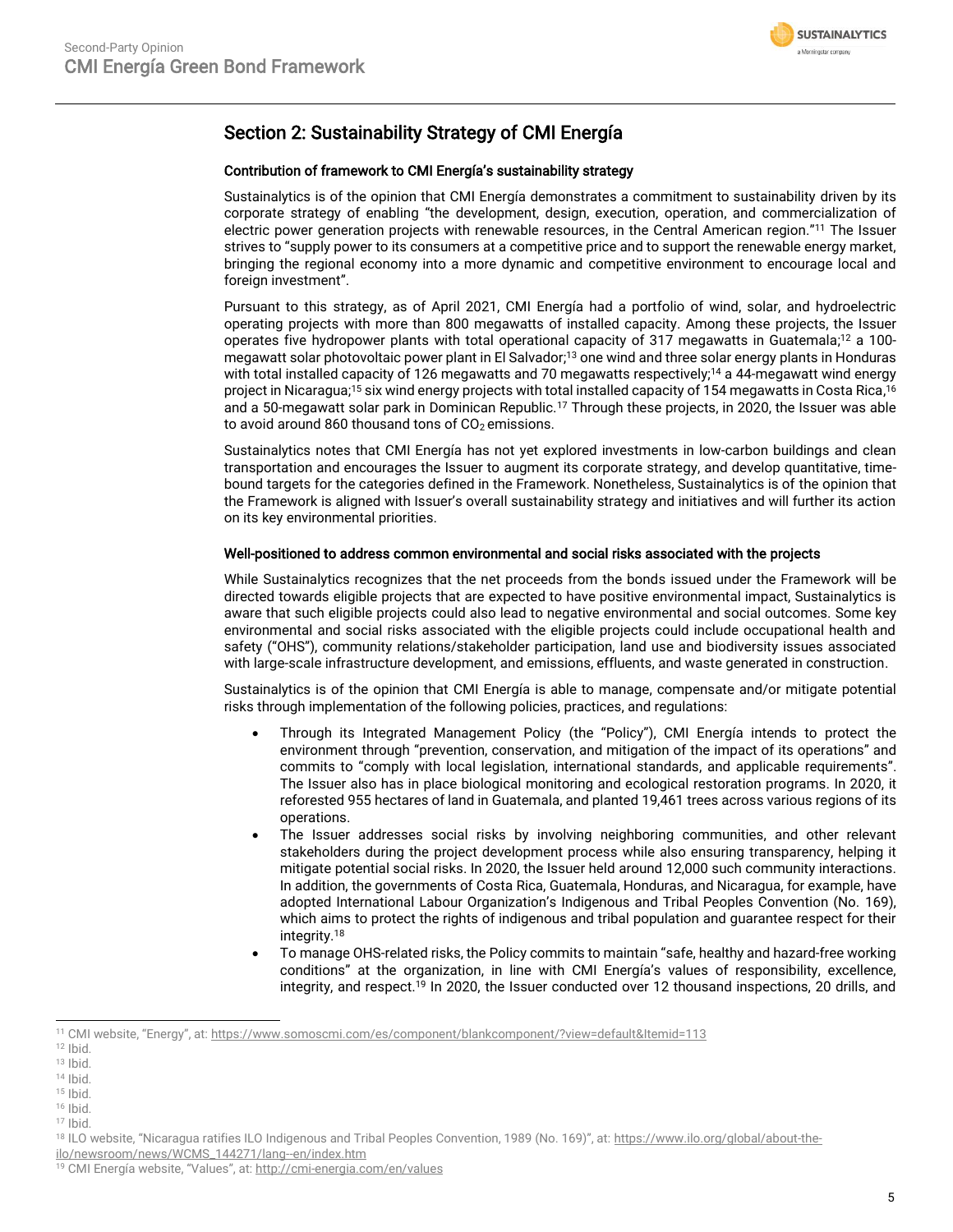

179 OHS-related trainings for its workers. In addition, all six countries where the Issuer operates -Costa Rica,<sup>20</sup> Dominican Republic,<sup>21</sup> El Salvador,<sup>22</sup> Guatemala,<sup>23</sup> Honduras,<sup>24</sup> and Nicaragua<sup>25</sup> address OHS-related risks through Articles 66, 62 (8), 44, 102, 128(6), and 82(4) of their respective constitutions.

• In terms of the regulations pertaining to the environment and management of waste, Article 117 of El Salvador's constitution to protect the natural resources, as well as the diversity and integrity of the environment, and to guarantee sustainable development, while also prohibiting the introduction of toxic wastes<sup>26</sup> and Article 97 of Guatemala's constitution obligates individuals and institutions "to promote the social, economic, and technological development that prevents the pollution of the environment and maintains the ecological balance".<sup>27</sup> Similarly, Articles 46, 67, 145, and 60 in the respective constitutions of Costa Rica,<sup>28</sup> Dominican Republic,<sup>29</sup> Honduras,<sup>30</sup> and Nicaragua<sup>31</sup> address environmental risks.

Based on these practices, and compliance with the regulations, Sustainalytics is of the opinion that CMI Energía has implemented adequate measures and is well-positioned to manage and mitigate environmental and social risks, including health and safety risks, commonly associated with the eligible categories.

## Section 3: Impact of Use of Proceeds

All four use of proceeds categories are aligned with those recognized by the GBP. Sustainalytics has focused where the impact is specifically relevant in the local context.

### Importance of financing renewable energy projects in Central America

According to the World Bank analysis, as of 2018, 100% populations in three of the seven countries in Central America had access to electricity, while the remaining four countries were able to achieve at least 88% electrification.<sup>32</sup> Furthermore, a report by Deutsche Gesellschaft für Internationale Zusammenarbeit GmbH shows that in the same year, about 75% of the electricity generated in the region came from renewable sources<sup>33</sup> and that the energy sector in most countries face unique regional challenges including financial straits, and energy insufficiency.<sup>34</sup> In some countries such as El Salvador, the electricity market is liberalized, while in countries such as Costa Rica, the market is dominated by state-controlled electricity companies. Some countries such as Panama have even established a wholesale market for electricity, making PPAs possible between power generators and consumers.<sup>35</sup>

The Central American countries in which CMI Energía operates have declared their renewable energy or climate action targets through various platforms including the submission of nationally determined contributions to the UNFCCC. Costa Rica has set a goal of generating 100% electricity through renewable

[https://www.constituteproject.org/constitution/Nicaragua\\_2014.pdf?lang=en](https://www.constituteproject.org/constitution/Nicaragua_2014.pdf?lang=en)

<sup>34</sup> Ibid. <sup>35</sup> Ibid.

<sup>&</sup>lt;sup>20</sup> Constitution Project, "Costa Rica's Constitution of 1949 with Amendments through 2011", at:

[https://www.constituteproject.org/constitution/Costa\\_Rica\\_2011.pdf](https://www.constituteproject.org/constitution/Costa_Rica_2011.pdf)

<sup>21</sup> Constitution Project, "Dominican Republic's Constitution of 2015", at: [https://www.constituteproject.org/constitution/Dominican\\_Republic\\_2015.pdf](https://www.constituteproject.org/constitution/Dominican_Republic_2015.pdf)

<sup>&</sup>lt;sup>22</sup> Constitution Project, "El Salvador's Constitution of 1983 with Amendments through 2014", at:

[https://www.constituteproject.org/constitution/El\\_Salvador\\_2014.pdf?lang=en](https://www.constituteproject.org/constitution/El_Salvador_2014.pdf?lang=en)

<sup>&</sup>lt;sup>23</sup> Constitution Project, "Guatemala's Constitution of 1985 with Amendments through 1993", at"

[https://www.constituteproject.org/constitution/Guatemala\\_1993.pdf?lang=en](https://www.constituteproject.org/constitution/Guatemala_1993.pdf?lang=en)

<sup>&</sup>lt;sup>24</sup> Constitution Project, "Honduras's Constitution of 1982 with Amendments through 2013", at:

[https://www.constituteproject.org/constitution/Honduras\\_2013.pdf?lang=en](https://www.constituteproject.org/constitution/Honduras_2013.pdf?lang=en)

<sup>&</sup>lt;sup>25</sup> Constitution Project, "Nicaragua's Constitution of 1987 with Amendments through 2014 ", at:

[https://www.constituteproject.org/constitution/Nicaragua\\_2014.pdf?lang=en](https://www.constituteproject.org/constitution/Nicaragua_2014.pdf?lang=en)

<sup>&</sup>lt;sup>26</sup> Constitution Project, "El Salvador's Constitution of 1983 with Amendments through 2014", at:

[https://www.constituteproject.org/constitution/El\\_Salvador\\_2014.pdf?lang=en](https://www.constituteproject.org/constitution/El_Salvador_2014.pdf?lang=en)

<sup>&</sup>lt;sup>27</sup> Constitution Project, "Guatemala's Constitution of 1985 with Amendments through 1993", at"

[https://www.constituteproject.org/constitution/Guatemala\\_1993.pdf?lang=en](https://www.constituteproject.org/constitution/Guatemala_1993.pdf?lang=en)

 $28$  Constitution Project, "Costa Rica's Constitution of 1949 with Amendments through 2011", at:

[https://www.constituteproject.org/constitution/Costa\\_Rica\\_2011.pdf](https://www.constituteproject.org/constitution/Costa_Rica_2011.pdf)

<sup>&</sup>lt;sup>29</sup> Constitution Project, "Dominican Republic's Constitution of 2015", at: [https://www.constituteproject.org/constitution/Dominican\\_Republic\\_2015.pdf](https://www.constituteproject.org/constitution/Dominican_Republic_2015.pdf) <sup>30</sup> Constitution Project, "Honduras's Constitution of 1982 with Amendments through 2013", at:

[https://www.constituteproject.org/constitution/Honduras\\_2013.pdf?lang=en](https://www.constituteproject.org/constitution/Honduras_2013.pdf?lang=en)

<sup>31</sup> Constitution Project, "Nicaragua's Constitution of 1987 with Amendments through 2014 ", at:

<sup>32</sup> The World Bank website, "Access to electricity (% of population) - Costa Rica, El Salvador, Guatemala, Honduras, Nicaragua, Belize, Panama", at: <https://data.worldbank.org/indicator/EG.ELC.ACCS.ZS?locations=CR-SV-GT-HN-NI-BZ-PA>

<sup>33</sup> SICA website, "Digital Readiness in the Central American Energy Sector", at: <https://www.sica.int/download/?124064>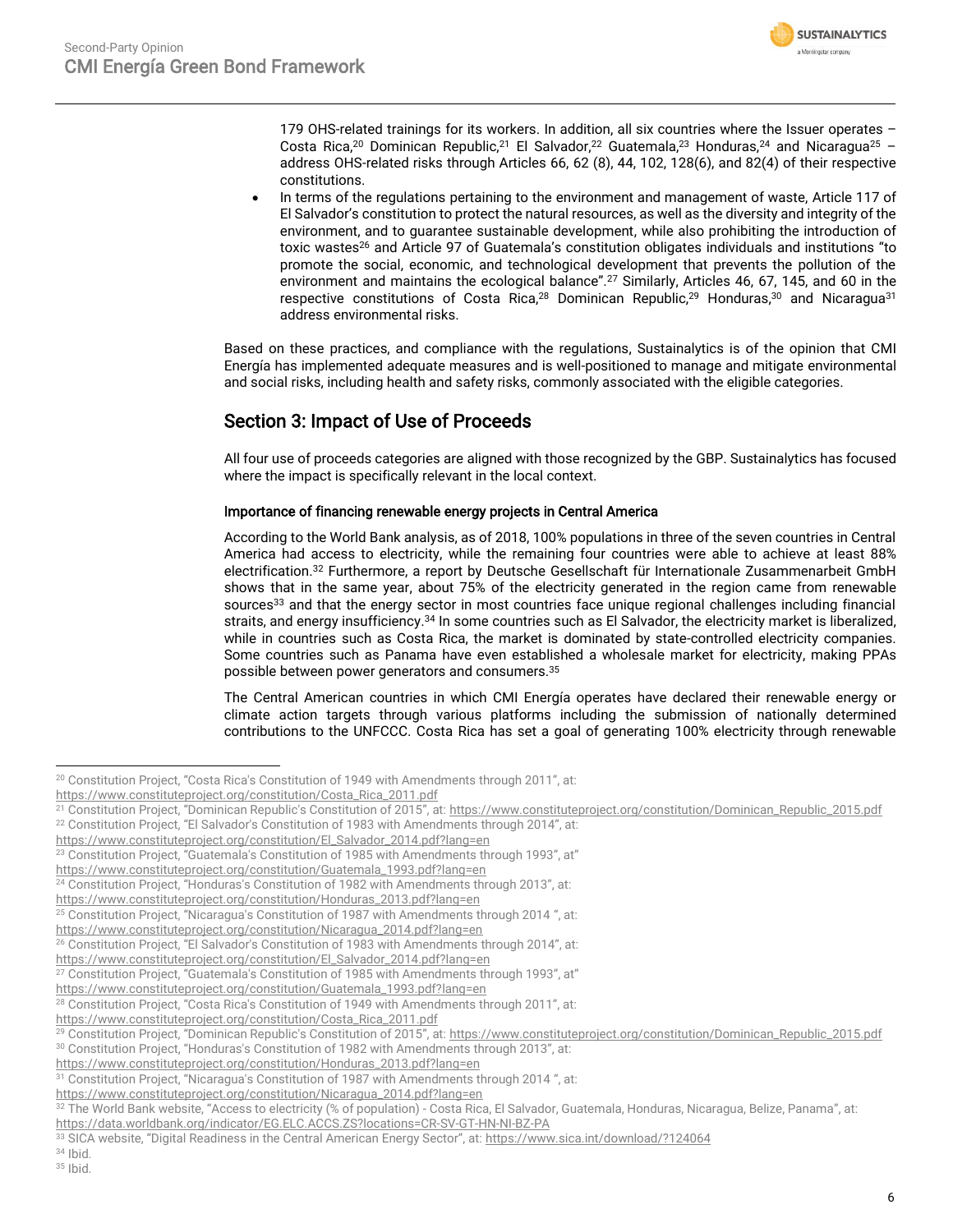

energy sources by 2030, while also committing to achieve net zero emissions by 2050. <sup>36</sup> Guatemala intends to increase its renewable energy mix to 80% (71.5% as of March 2020) and reduce its GHG emissions by 11.2%, compared to its business-as-usual ("BAU") scenario, by 2030.<sup>37</sup> Similarly, Nicaragua aimed to achieve 95% renewable energy mix by 2030 (75.2% as of December 2020)<sup>38,39</sup> and Honduras set a target of attaining a renewable energy share of 60% by 2022, which it achieved in 2017.<sup>40</sup> In the case of El Salvador, which does not have a direct renewable energy target, the country has committed to a 46% reduction in GHG emissions by 2025, compared to the BAU scenario. 41

Sustainalytics is of the opinion that CMI Energía's investments in renewable energy projects are expected to support Central America's energy transition and generate positive environmental impacts.

#### Alignment with/contribution to SDGs

The SDGs were set in September 2015 by the United Nations General Assembly and form an agenda for achieving sustainable development by the year 2030. The bond(s) issued under the CMI Energía Green Bond Framework advances the following SDGs and targets:

| Use of Proceeds<br>Category | <b>SDG</b>                                | <b>SDG target</b>                                                                                                                                                                                                                                                                                                            |
|-----------------------------|-------------------------------------------|------------------------------------------------------------------------------------------------------------------------------------------------------------------------------------------------------------------------------------------------------------------------------------------------------------------------------|
| Renewable Energy            | 7. Affordable and Clean<br>Energy         | 7.2 By 2030, increase substantially the share of<br>renewable energy in the global energy mix.                                                                                                                                                                                                                               |
| <b>Energy Efficiency</b>    | 7. Affordable and Clean<br>Energy         | 7.3 By 2030, double the global rate of<br>improvement in energy efficiency.                                                                                                                                                                                                                                                  |
| Green Buildings             | 11. Sustainable Cities and<br>Communities | 11.3 Ensure inclusive and sustainable<br>urbanization, planning and management.                                                                                                                                                                                                                                              |
| <b>Clean Transportation</b> | 11. Sustainable Cities and<br>Communities | 11.2 By 2030, provide access to safe,<br>affordable, accessible and sustainable<br>transport systems for all, improving road<br>safety, notably by expanding public transport,<br>with special attention to the needs of those in<br>vulnerable situations, women, children, persons<br>with disabilities and older persons. |

## Conclusion

CMI Energía has developed the CMI Energía Green Bond Framework under which it intends to issue green bonds, and use the proceeds to finance and/or refinance renewable energy, energy efficiency, green building, and clean transportation projects. Sustainalytics considers that the projects funded by the green bond proceeds are expected to have provide positive environmental impact.

The CMI Energía Green Bond Framework outlines a process by which proceeds will be tracked, allocated, and managed, and commitments have been made for reporting on the allocation and impact of the use of proceeds. Furthermore, Sustainalytics believes that the Framework is aligned with the overall sustainability strategy of the company and that the green use of proceed categories will contribute to the advancement of the UN SDGs 7 and 11. Additionally, Sustainalytics is of the opinion that CMI Energía has adequate measures

<sup>36</sup> UNFCCC website, "Contribución Nacionalmente Determinada 2020", at:

[https://www4.unfccc.int/sites/ndcstaging/PublishedDocuments/Costa%20Rica%20First/Contribucio%CC%81n%20Nacionalmente%20Determinada%20](https://www4.unfccc.int/sites/ndcstaging/PublishedDocuments/Costa%20Rica%20First/Contribucio%CC%81n%20Nacionalmente%20Determinada%20de%20Costa%20Rica%202020%20-%20Versio%CC%81n%20Completa.pdf) [de%20Costa%20Rica%202020%20-%20Versio%CC%81n%20Completa.pdf](https://www4.unfccc.int/sites/ndcstaging/PublishedDocuments/Costa%20Rica%20First/Contribucio%CC%81n%20Nacionalmente%20Determinada%20de%20Costa%20Rica%202020%20-%20Versio%CC%81n%20Completa.pdf)

<sup>37</sup> UNFCCC website, "República de Guatemala", at:

[https://www4.unfccc.int/sites/ndcstaging/PublishedDocuments/Guatemala%20First/Gobierno%20de%20Guatemala%20INDC-](https://www4.unfccc.int/sites/ndcstaging/PublishedDocuments/Guatemala%20First/Gobierno%20de%20Guatemala%20INDC-UNFCCC%20Sept%202015.pdf)[UNFCCC%20Sept%202015.pdf](https://www4.unfccc.int/sites/ndcstaging/PublishedDocuments/Guatemala%20First/Gobierno%20de%20Guatemala%20INDC-UNFCCC%20Sept%202015.pdf)

<sup>38</sup> SEI report, "Nicaragua - over 98% electrification, 75% renewables supply", at: [https://www.smart-energy.com/renewable-energy/nicaragua-over-98](https://www.smart-energy.com/renewable-energy/nicaragua-over-98-electrification-75-renewables-supply/#:~:text=The%20ministry%20has%20also%20announced,2019%20and%2026%25%20in%202006) [electrification-75-renewables-supply/#:~:text=The%20ministry%20has%20also%20announced,2019%20and%2026%25%20in%202006.](https://www.smart-energy.com/renewable-energy/nicaragua-over-98-electrification-75-renewables-supply/#:~:text=The%20ministry%20has%20also%20announced,2019%20and%2026%25%20in%202006) 

<sup>39</sup> IRENA report, "Renewables Readiness Assessment: Nicaragua", at: [https://www.irena.org/publications/2015/Jan/Renewables-Readiness-](https://www.irena.org/publications/2015/Jan/Renewables-Readiness-Assessment-Nicaragua-executive-summary#:~:text=The%20country%20aims%20to%20further,regulatory%20framework%20for%20renewable%20energy)[Assessment-Nicaragua-executive-](https://www.irena.org/publications/2015/Jan/Renewables-Readiness-Assessment-Nicaragua-executive-summary#:~:text=The%20country%20aims%20to%20further,regulatory%20framework%20for%20renewable%20energy)

[summary#:~:text=The%20country%20aims%20to%20further,regulatory%20framework%20for%20renewable%20energy.](https://www.irena.org/publications/2015/Jan/Renewables-Readiness-Assessment-Nicaragua-executive-summary#:~:text=The%20country%20aims%20to%20further,regulatory%20framework%20for%20renewable%20energy)

<sup>40</sup> IRENA report, "Regional Meeting Clean Energy Corridor of Central America (CECCA)", at: [https://www.irena.org/-](https://www.irena.org/-/media/Files/IRENA/Agency/Events/2018/May/Honduras-presentation---accelerating-renewables-in-the-regional-market---23-May.pdf?la=en&hash=466436443454BE64C66FFB164D09AFEF55605192)

<sup>/</sup>media/Files/IRENA/Agency/Events/2018/May/Honduras-presentation--accelerating-renewables-in-the-regional-market--23-

[May.pdf?la=en&hash=466436443454BE64C66FFB164D09AFEF55605192](https://www.irena.org/-/media/Files/IRENA/Agency/Events/2018/May/Honduras-presentation---accelerating-renewables-in-the-regional-market---23-May.pdf?la=en&hash=466436443454BE64C66FFB164D09AFEF55605192)

<sup>41</sup> UNFCCC website, "Contribución Prevista y Determinada a Nivel Nacional", at:

[https://www4.unfccc.int/sites/ndcstaging/PublishedDocuments/Honduras%20First/Honduras%20INDC\\_esp.pdf](https://www4.unfccc.int/sites/ndcstaging/PublishedDocuments/Honduras%20First/Honduras%20INDC_esp.pdf)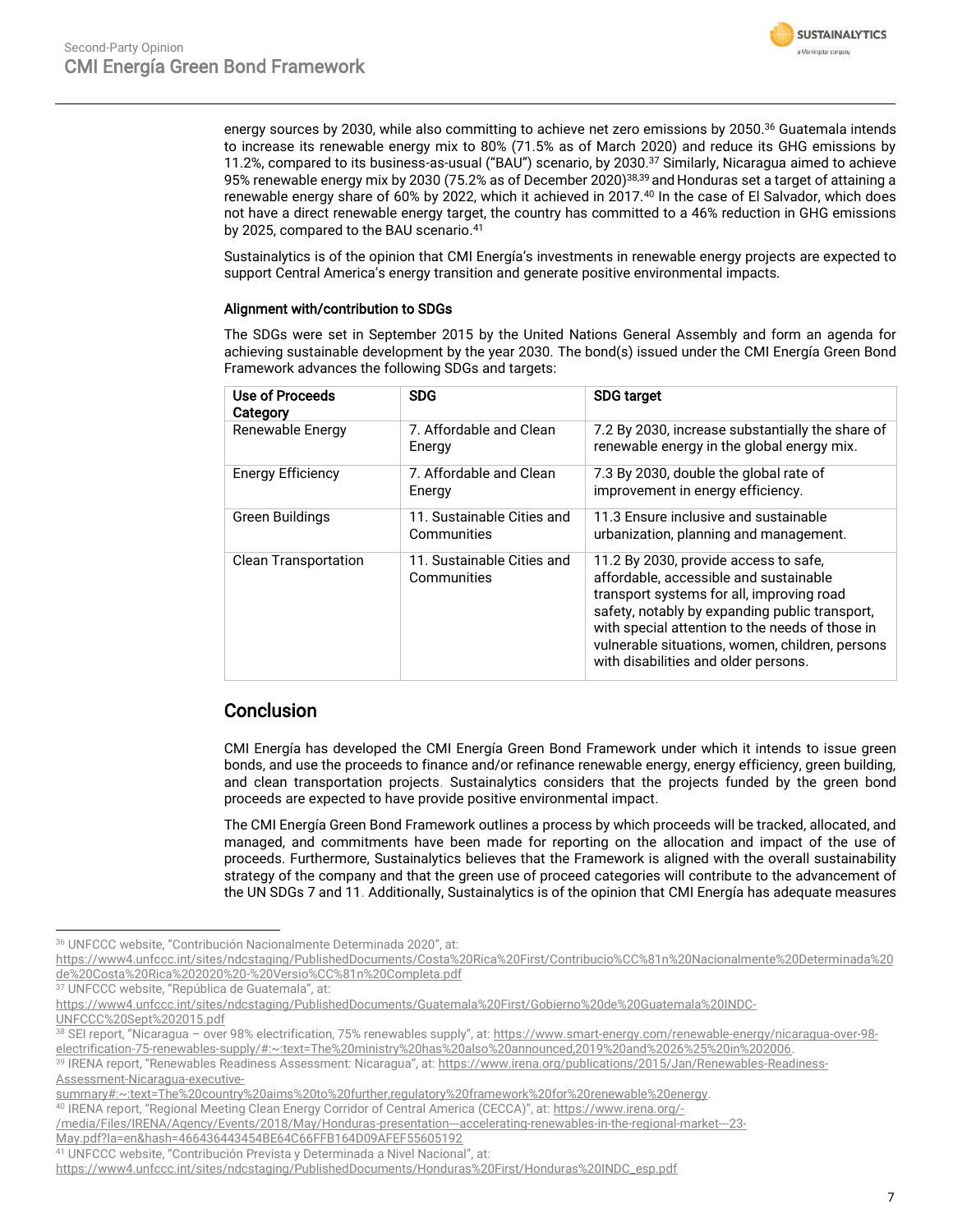

to identify, manage and mitigate environmental and social risks commonly associated with the eligible projects funded by the use of proceeds.

Based on the above, Sustainalytics is confident that the Issuer is well-positioned to issue green bonds and that the Framework is robust, transparent, and in alignment with the four core components of the Green Bond Principles 2018.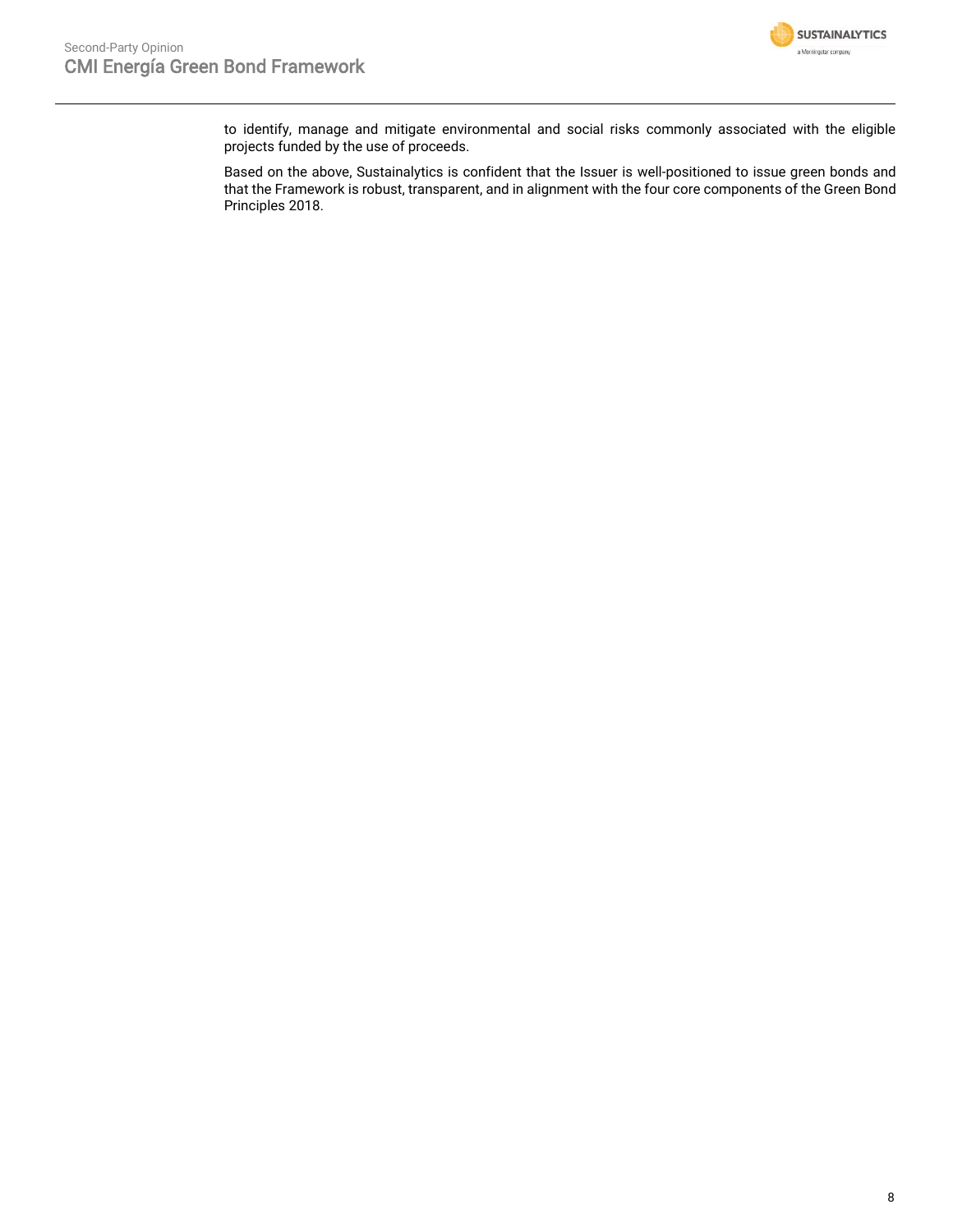# <span id="page-8-0"></span>Appendices

## Appendix 1: Summary of Referenced Green Building Certification Schemes

|                             | LEED <sup>42</sup>                                                                                                                                                                                                                                                                                                                                                                                                             | <b>BREEAM43</b>                                                                                                                                                                                                                                                                                                                                                                                                                              | HQE <sup>44</sup>                                                                                                                                                                                                                                                                                                                                                                                                 |
|-----------------------------|--------------------------------------------------------------------------------------------------------------------------------------------------------------------------------------------------------------------------------------------------------------------------------------------------------------------------------------------------------------------------------------------------------------------------------|----------------------------------------------------------------------------------------------------------------------------------------------------------------------------------------------------------------------------------------------------------------------------------------------------------------------------------------------------------------------------------------------------------------------------------------------|-------------------------------------------------------------------------------------------------------------------------------------------------------------------------------------------------------------------------------------------------------------------------------------------------------------------------------------------------------------------------------------------------------------------|
|                             |                                                                                                                                                                                                                                                                                                                                                                                                                                |                                                                                                                                                                                                                                                                                                                                                                                                                                              |                                                                                                                                                                                                                                                                                                                                                                                                                   |
| <b>Background</b>           | Leadership in Energy and<br>Environmental<br>Design<br>(LEED)<br>is<br>US<br>a<br>Certification System for<br>residential<br>and<br>buildings<br>commercial<br>used worldwide. LEED<br>was developed by the<br>non-profit<br>U.S.<br>Green<br><b>Building Council (USGBC)</b><br>and covers the design,<br>construction,<br>maintenance<br>and<br>operation of buildings.                                                      | <b>BREEAM</b><br>(Building<br>Research Establishment<br>Environmental<br>Method)<br>Assessment<br>was first published by the<br><b>Building</b><br>Research<br>Establishment (BRE) in<br>1990.<br>Based in the UK, BREEAM<br>can be used for new,<br>refurbished<br>and<br>extension<br>existing<br>of<br>buildings.                                                                                                                         | Haute<br>Qualité<br>The<br>Environnementale or HQE<br>(High<br>Quality<br>Environmental standard)<br>is a standard for green<br>building in France, based<br>principles<br>on<br>the<br>οf<br>sustainable development<br>first set out at the 1992<br>The<br>Earth<br>Summit.<br>standard was launched in<br>2005 and is controlled by<br>HQE and certificate is<br>issued<br>by<br>Cerway/<br>Certivea/ Cerqual. |
| <b>Certification Levels</b> | • Certified<br>• Silver<br>$\bullet$ Gold<br>• Platinum                                                                                                                                                                                                                                                                                                                                                                        | $\bullet$ Pass<br>$\bullet$ Good<br>• Very Good<br>• Excellent<br>• Outstanding                                                                                                                                                                                                                                                                                                                                                              | $\bullet$ Pass<br>$\bullet$ Good<br>• Very good<br>• Excellent<br>• Exceptional                                                                                                                                                                                                                                                                                                                                   |
| Areas of<br>Assessment      | • Energy and<br>Atmosphere<br>• Sustainable Sites<br>• Location and<br>Transportation<br>• Materials and<br>Resources<br>• Water Efficiency<br>• Indoor Environmental<br>Quality<br>• Innovation in Design<br>• Regional Priority                                                                                                                                                                                              | $\bullet$ Energy<br>• Land Use and Ecology<br>• Pollution<br>• Transport<br>• Materials<br>• Water<br>• Waste<br>• Health and Wellbeing<br>• Innovation                                                                                                                                                                                                                                                                                      | $\bullet$ Energy<br>• Environment (Site,<br>Components, Worksite,<br>Water, Waste,<br>Maintenance)<br>• Comfort (Hydrothermal,<br>Acoustic, Visual,<br>Olfactory)<br>• Health (Spaces quality,<br>Air Quality, Water<br>Quality)                                                                                                                                                                                  |
| <b>Requirements</b>         | Prerequisites<br>(independent of level of<br>certification) + Credits<br>with associated points.<br>These points are then<br>added together to obtain<br>LEED<br>level<br>the<br>οf<br>certification.<br>There<br>are<br>several<br>different rating systems<br>within LEED. Each rating<br>system is designed to<br>apply to a specific sector<br>(e.g. New Construction,<br>Major Renovation, Core<br>and Shell Development, | Prerequisites depending<br>the<br>levels<br>on<br>of<br>certification. Credits with<br>associated points.<br>This number of points is<br>then weighted<br>by<br>item and gives a BREEAM<br>level<br>of certification,<br>which is based on the<br>overall score obtained<br>(expressed<br>as<br>a<br>percentage). Majority of<br>BREEAM<br>issues<br>are<br>flexible, meaning that the<br>client can choose which<br>to comply with to build | Prerequisites<br>(independent of level of<br>certification)<br>+ Points-<br>based performance level:<br>Performing<br>and<br>High<br>Performing<br>The Prerequisite level is<br>obtained when all the<br>minimum requirements<br>for a target are met, while<br>the Performing and High<br>Performing levels are<br>obtained based on a<br>percentage of points<br>given per target, allowing<br>for flexibility. |

<sup>42</sup> USGBC, "LEED rating system", at: [www.usgbc.org/LEED.](http://www.usgbc.org/LEED)

<sup>&</sup>lt;sup>43</sup> BREEAM, "How certification works" at: <https://www.breeam.com/discover/how-breeam-certification-works/>

<sup>&</sup>lt;sup>44</sup> HQE,, " Introduction to HQE certification", at: <https://www.behqe.com/cerway/essentials>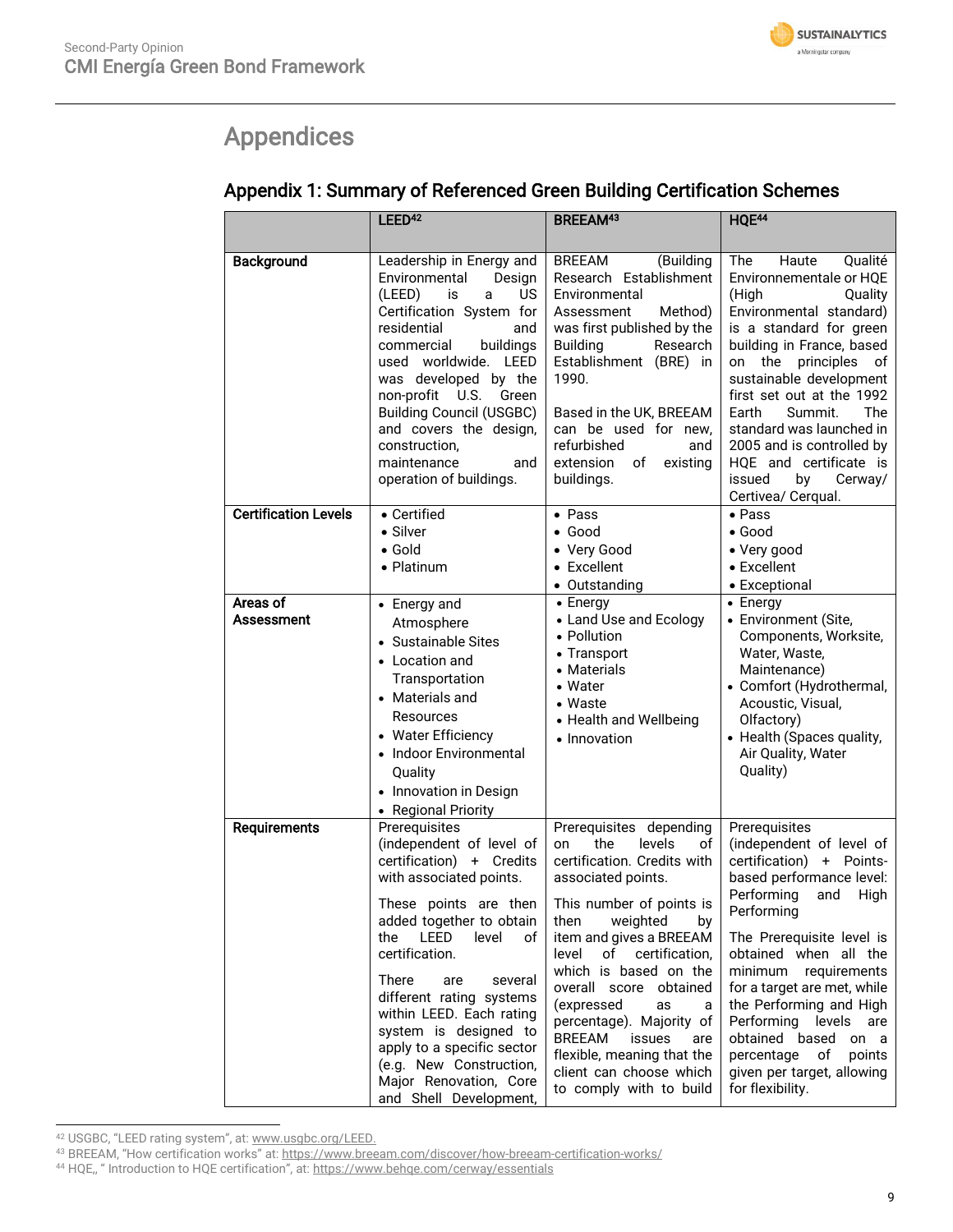

|                               | Schools-/Retail-<br>/Healthcare<br><b>New</b><br>Construction and Major<br>Renovations,<br>Existing<br>Buildings: Operation and<br>Maintenance). | their<br><b>BREEAM</b><br>performance score.                                                                                                                                                                                                          | Based<br>the<br>total<br>on<br>number of stars obtained<br>per area, an overall HQE<br>level is then given.<br>Environmental<br>certificates are assigned<br>at all stages of the<br>building life cycle, and on-<br>site audits are required.                                                                                                              |
|-------------------------------|--------------------------------------------------------------------------------------------------------------------------------------------------|-------------------------------------------------------------------------------------------------------------------------------------------------------------------------------------------------------------------------------------------------------|-------------------------------------------------------------------------------------------------------------------------------------------------------------------------------------------------------------------------------------------------------------------------------------------------------------------------------------------------------------|
| Performance<br><b>Display</b> |                                                                                                                                                  | K K K ™                                                                                                                                                                                                                                               | <b>I</b> ENERGY<br>HEALTH<br>COMFORT                                                                                                                                                                                                                                                                                                                        |
| <b>Accreditation</b>          | LEED AP BD+C<br>LEED AP 0+M                                                                                                                      | <b>BREEAM</b><br>International<br>BREEAM AP<br>Assessor<br><b>BREEAM In Use Assessor</b>                                                                                                                                                              | <b>HQE</b><br>Construction<br><b>Certification Referent</b><br><b>HQE</b><br>Operations<br><b>Certification Advisor</b>                                                                                                                                                                                                                                     |
| Qualitative<br>Considerations | Widely<br>recognized<br>internationally,<br>and<br>οf<br>strong<br>assurance<br>overall quality.                                                 | Used in more than 70<br>Good<br>countries:<br>adaptation to the local<br>normative context.<br>Predominant<br>environmental focus.<br>BREEAM certification is<br>less strict (less minimum<br>thresholds) than HQE and<br><b>LEED</b> certifications. | HQE certification has the<br>number<br>greatest<br>οf<br>targets<br>concerning<br>individuals.<br><b>The</b><br>"Comfort" and<br>"Health"<br>related themes are the<br>most developed in this<br>scheme.<br><b>HQE</b><br><b>The</b><br>scheme<br>recognises European and<br>international<br>standards<br>(in particular the ISO and<br>ASHRAE standards). |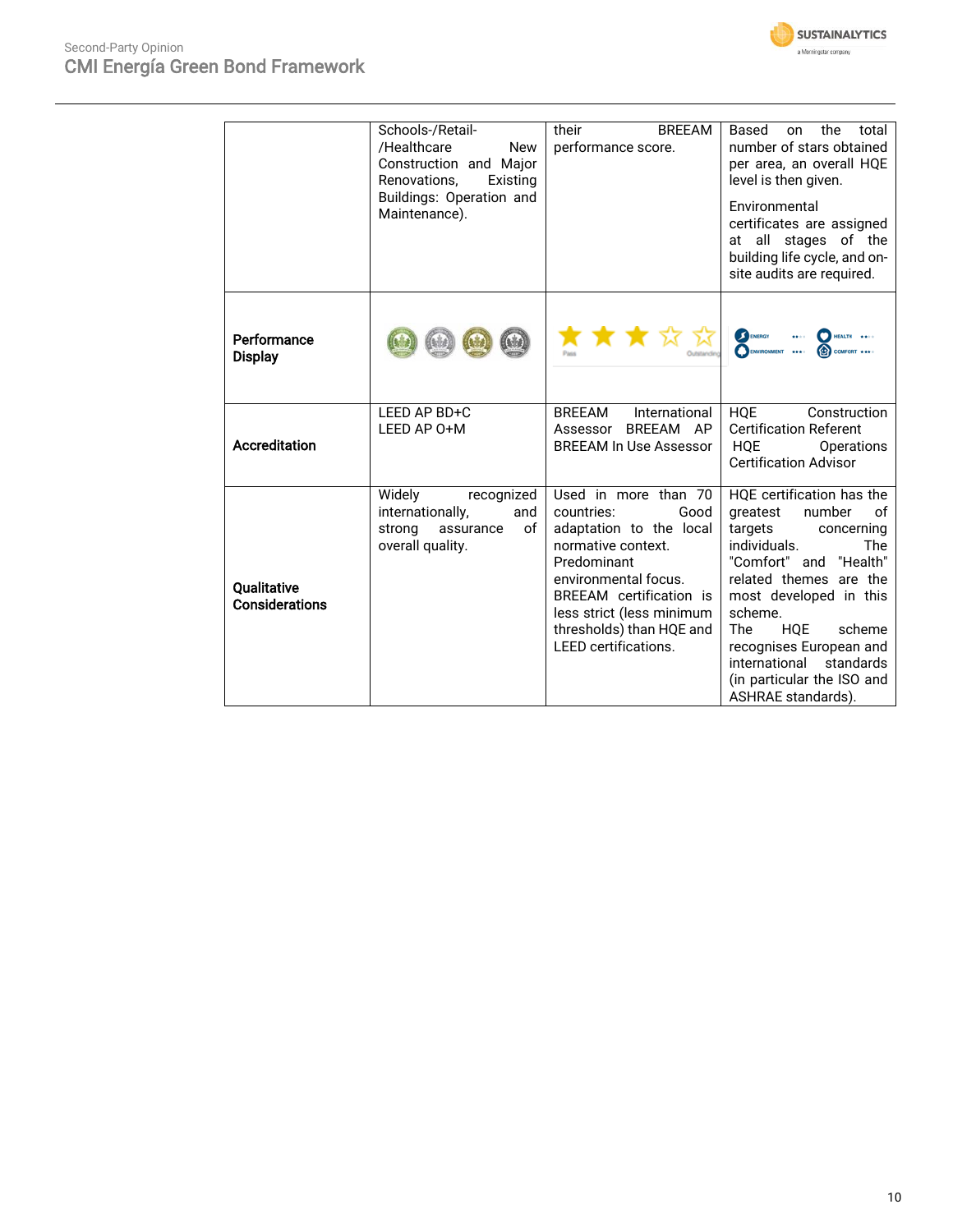

## Appendix 2: Green Bond / Green Bond Programme - External Review Form

## Section 1. Basic Information

| Issuer name:                                                           | Investment Energy Resources Limited |
|------------------------------------------------------------------------|-------------------------------------|
| Green Bond ISIN or Issuer Green Bond Framework<br>Name, if applicable: | CMI Energía Green Bond Framework    |
| Review provider's name:                                                | <b>Sustainalytics</b>               |
| Completion date of this form:                                          | April 1, 2021                       |
| Publication date of review publication:                                |                                     |

## Section 2. Review overview

#### SCOPE OF REVIEW

The following may be used or adapted, where appropriate, to summarise the scope of the review. The review assessed the following elements and confirmed their alignment with the GBP:

| ⊠ | Use of Proceeds                             | ⊠ | Process for Project Evaluation and<br>Selection |
|---|---------------------------------------------|---|-------------------------------------------------|
| ⊠ | Management of Proceeds                      | X | Reporting                                       |
|   | ROLE(S) OF REVIEW PROVIDER                  |   |                                                 |
| ⊠ | Consultancy (incl. 2 <sup>nd</sup> opinion) |   | Certification                                   |

☐ Verification ☐ Rating

- 
- □ Other (please specify):

Note: In case of multiple reviews / different providers, please provide separate forms for each review.

#### EXECUTIVE SUMMARY OF REVIEW and/or LINK TO FULL REVIEW (if applicable)

Please refer to Evaluation Summary above.

## Section 3. Detailed review

Reviewers are encouraged to provide the information below to the extent possible and use the comment section to explain the scope of their review.

#### 1. USE OF PROCEEDS

Overall comment on section (if applicable):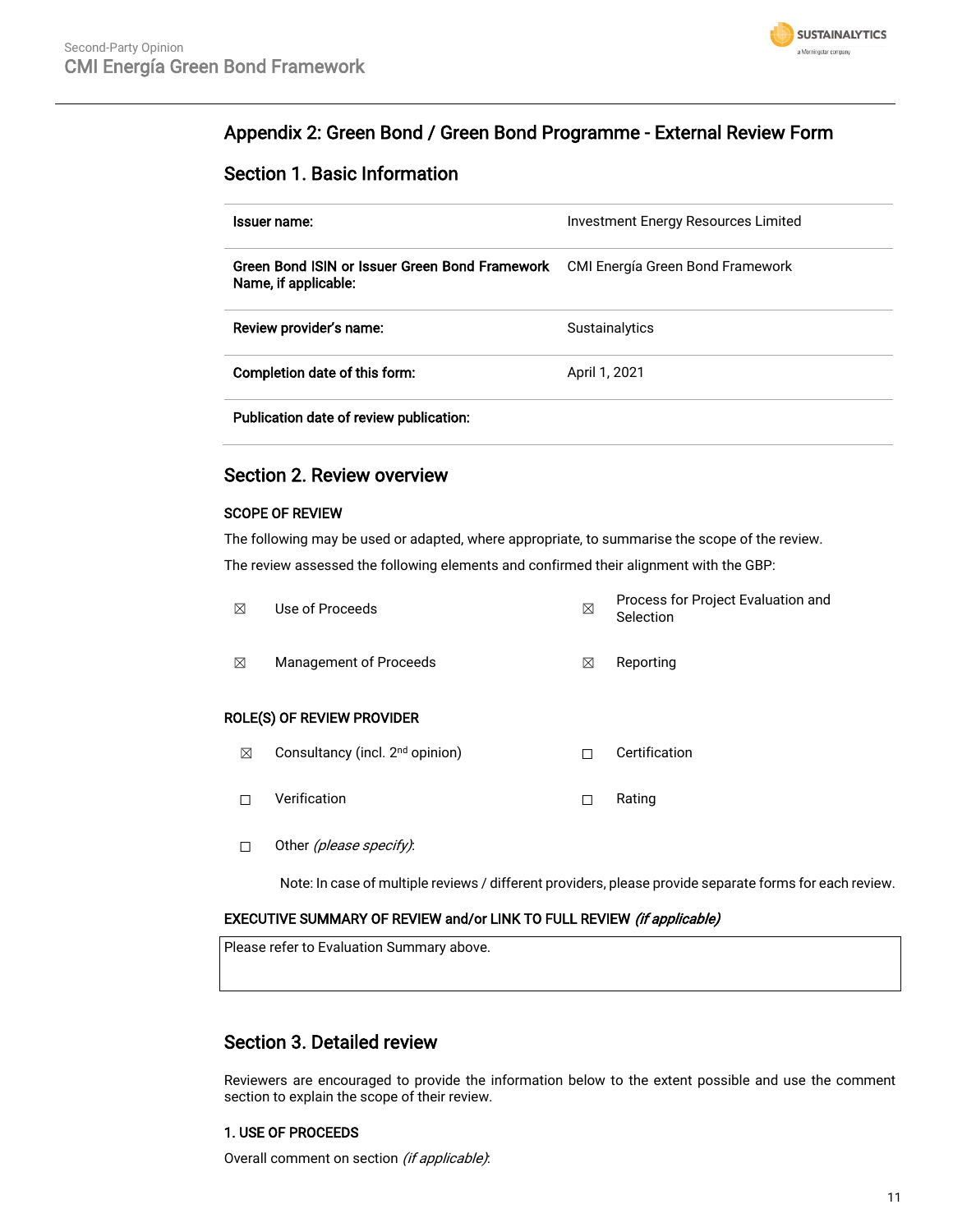

The eligible categories for the use of proceeds– Renewable Energy, Energy Efficiency, Green Buildings, Clean Transportation – are aligned with those recognized by the Green Bond Principles 2018. Sustainalytics considers that investments in the eligible categories will lead to positive environmental impacts and advance the UN Sustainable Development Goals ("SDGs"), specifically SDGs 7 and 11.

#### Use of proceeds categories as per GBP:

| ⊠ | Renewable energy                                                                                                               | ⊠ | Energy efficiency                                                                  |
|---|--------------------------------------------------------------------------------------------------------------------------------|---|------------------------------------------------------------------------------------|
| П | Pollution prevention and control                                                                                               |   | Environmentally sustainable management of<br>living natural resources and land use |
| П | Terrestrial and aquatic biodiversity<br>conservation                                                                           | ⊠ | Clean transportation                                                               |
| П | Sustainable water and wastewater<br>management                                                                                 | П | Climate change adaptation                                                          |
| П | Eco-efficient and/or circular economy<br>adapted products, production technologies<br>and processes                            | ⊠ | Green buildings                                                                    |
| П | Unknown at issuance but currently expected<br>to conform with GBP categories, or other<br>eligible areas not yet stated in GBP | П | Other (please specify):                                                            |

If applicable please specify the environmental taxonomy, if other than GBP:

#### 2. PROCESS FOR PROJECT EVALUATION AND SELECTION

Overall comment on section (if applicable):

CMI Energía's Finance department will be responsible for the ultimate review and selection of Eligible Green Projects, based on a multi-step assessment process. Sustainalytics considers the project selection process to be in line with market practice.

#### Evaluation and selection

| ⊠ | Credentials on the issuer's environmental<br>sustainability objectives            | ⊠ | Documented process to determine that<br>projects fit within defined categories                  |
|---|-----------------------------------------------------------------------------------|---|-------------------------------------------------------------------------------------------------|
| ⊠ | Defined and transparent criteria for projects<br>eligible for Green Bond proceeds | ⊠ | Documented process to identify and<br>manage potential ESG risks associated<br>with the project |
| п | Summary criteria for project evaluation and<br>selection publicly available       |   | Other (please specify):                                                                         |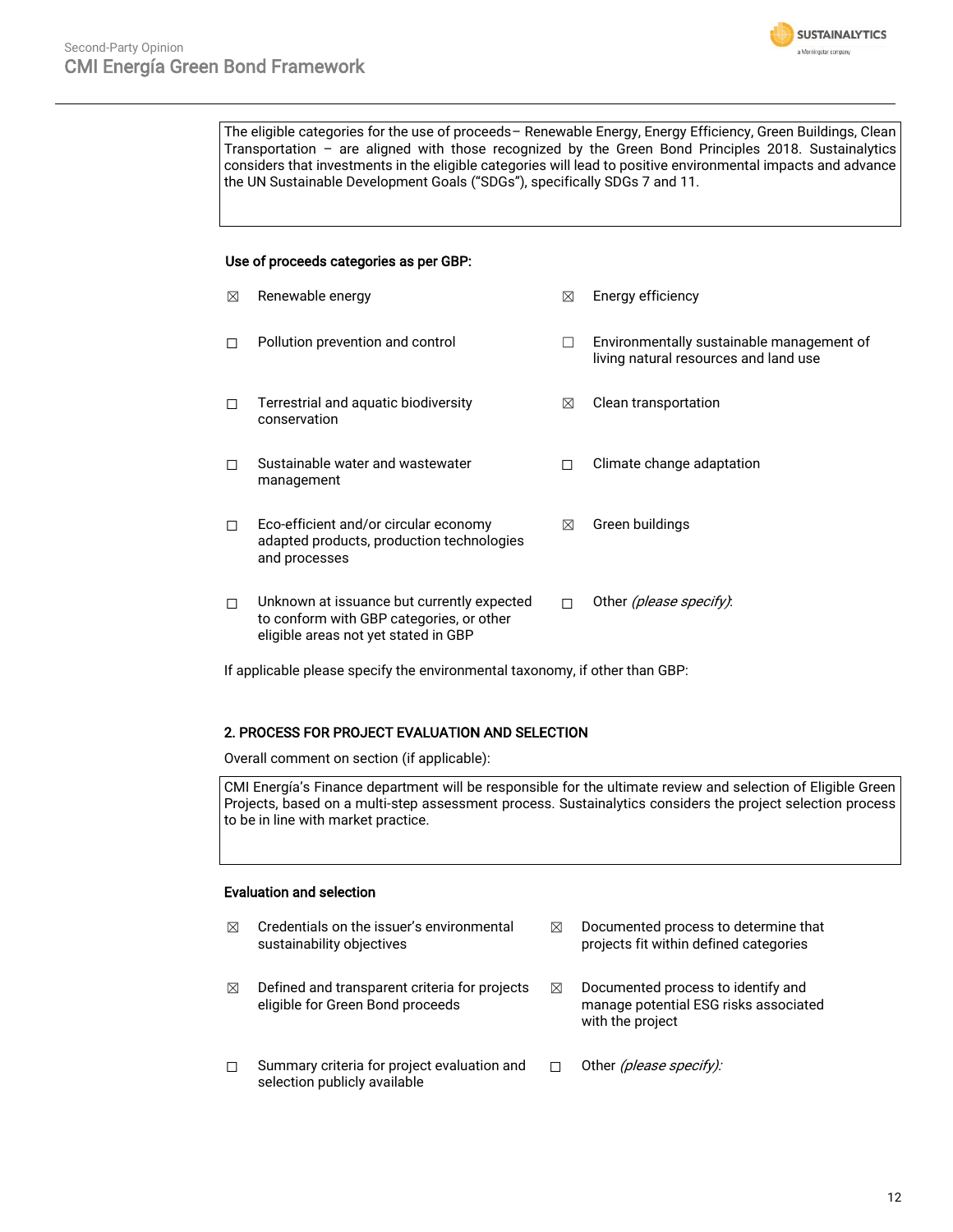

#### Information on Responsibilities and Accountability

- $\boxtimes$  Evaluation / Selection criteria subject to external advice or verification
- ☐ In-house assessment

 $\Box$  Other (please specify):

#### 3. MANAGEMENT OF PROCEEDS

Overall comment on section (if applicable):

CMI Energía's treasury team will be responsible for tracking the allocation of bond proceeds to Eligible Green Projects. CMI Energía intends to allocate fully, an amount equal to the net proceeds, as soon as practicable after the time of issuance. The net proceeds will be deposited in CMI Energía's treasury accounts or other accounts per the transaction documents. CMI Energía will invest or hold unallocated proceeds in cash or cash equivalents, per its liquidity policy. This is in line with market practice.

#### Tracking of proceeds:

- $\boxtimes$  Green Bond proceeds segregated or tracked by the issuer in an appropriate manner
- ☐ Disclosure of intended types of temporary investment instruments for unallocated proceeds
- $\Box$  Other (please specify):

#### Additional disclosure:

|   | Allocations to future investments only                     | ⊠ | Allocations to both existing and future<br>investments |
|---|------------------------------------------------------------|---|--------------------------------------------------------|
|   | Allocation to individual disbursements                     |   | Allocation to a portfolio of<br>disbursements          |
| П | Disclosure of portfolio balance of<br>unallocated proceeds |   | Other (please specify).                                |

#### 4. REPORTING

Overall comment on section (if applicable):

CMI Energía intends to provide allocation reporting on its website on an annual basis until full allocation. The allocation reporting is expected to include project-level details on the allocation of proceeds, proportion of financed and refinanced projects, and the balance of unallocated proceeds. For impact reporting, CMI Energía intends to include relevant quantitative impact, and has provided indicative metrics within the Framework. Sustainalytics views CMI Energía's allocation and impact reporting as aligned with market practice.

#### Use of proceeds reporting:

- 
- ☒ Project-by-project ☐ On a project portfolio basis
- □ Linkage to individual bond(s) □ Other (please specify):
	-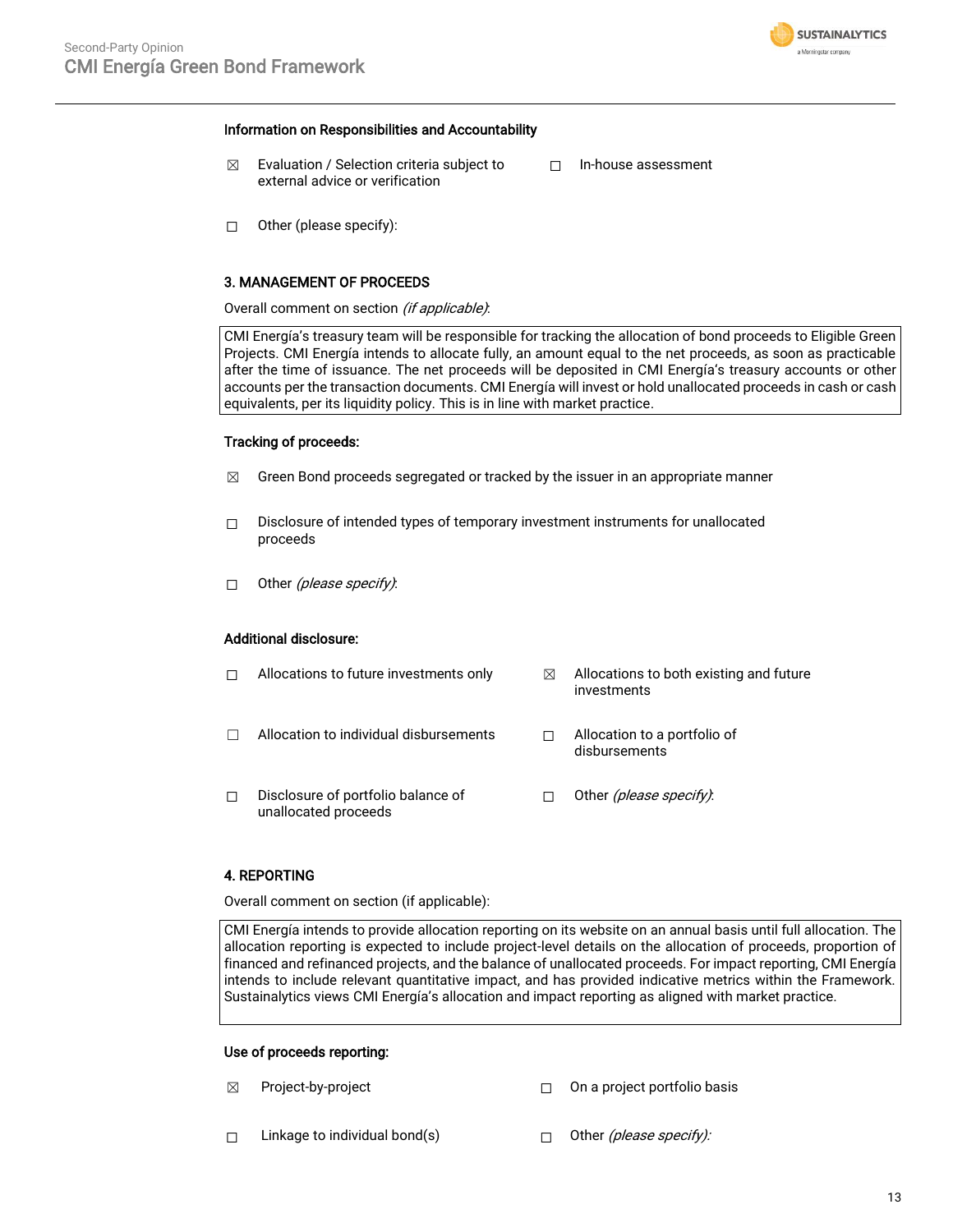

# Information reported: ☒ Allocated amounts ☐ Green Bond financed share of total investment  $\boxtimes$  Other (please specify): Proportion of financing and refinancing Frequency: ☒ Annual ☐ Semi-annual ☐ Other (please specify): Impact reporting: ☒ Project-by-project ☐ On a project portfolio basis ☐ Linkage to individual bond(s) ☐ Other (please specify): Information reported (expected or ex-post): ☒ GHG Emissions / Savings ☒ Energy Savings  $\boxtimes$  Decrease in water use  $\boxtimes$  Other ESG indicators (please specify): Capacity of renewable energy plants (MWh), number of clean vehicles deployed, and green building certification scheme scores. Frequency  $\boxtimes$  Annual  $\Box$  Semi-annual ☐ Other (please specify): Means of Disclosure ☐ Information published in financial report ☐ Information published in sustainability report ☐ Information published in ad hoc documents ☒ Other (please specify): Issuer's website ☐ Reporting reviewed (if yes, please specify which parts of the reporting are subject to external review): Where appropriate, please specify name and date of publication in the useful links section.

USEFUL LINKS (e.g. to review provider methodology or credentials, to issuer's documentation, etc.)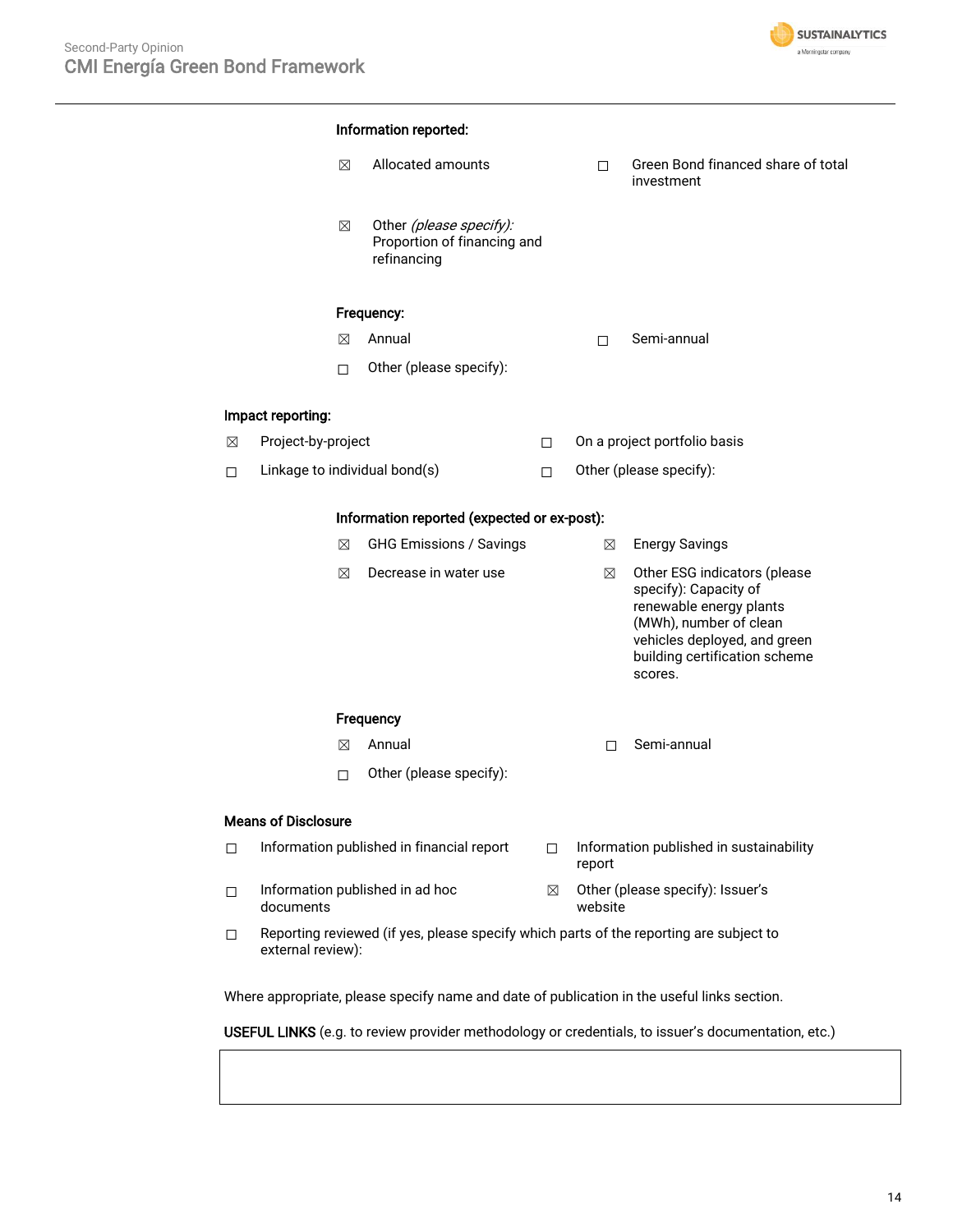

#### SPECIFY OTHER EXTERNAL REVIEWS AVAILABLE, IF APPROPRIATE

#### Type(s) of Review provided:

- □ Consultancy (incl. 2<sup>nd</sup> opinion) □ □ Certification
- ☐ Verification / Audit ☐ Rating
- $\Box$  Other (please specify):

## Review provider(s): Date of publication:

#### ABOUT ROLE(S) OF INDEPENDENT REVIEW PROVIDERS AS DEFINED BY THE GBP

- i. Second-Party Opinion: An institution with environmental expertise, that is independent from the issuer may issue a Second-Party Opinion. The institution should be independent from the issuer's adviser for its Green Bond framework, or appropriate procedures, such as information barriers, will have been implemented within the institution to ensure the independence of the Second-Party Opinion. It normally entails an assessment of the alignment with the Green Bond Principles. In particular, it can include an assessment of the issuer's overarching objectives, strategy, policy and/or processes relating to environmental sustainability, and an evaluation of the environmental features of the type of projects intended for the Use of Proceeds.
- ii. Verification: An issuer can obtain independent verification against a designated set of criteria, typically pertaining to business processes and/or environmental criteria. Verification may focus on alignment with internal or external standards or claims made by the issuer. Also, evaluation of the environmentally sustainable features of underlying assets may be termed verification and may reference external criteria. Assurance or attestation regarding an issuer's internal tracking method for use of proceeds, allocation of funds from Green Bond proceeds, statement of environmental impact or alignment of reporting with the GBP, may also be termed verification.
- iii. Certification: An issuer can have its Green Bond or associated Green Bond framework or Use of Proceeds certified against a recognised external green standard or label. A standard or label defines specific criteria, and alignment with such criteria is normally tested by qualified, accredited third parties, which may verify consistency with the certification criteria.
- iv. Green Bond Scoring/Rating: An issuer can have its Green Bond, associated Green Bond framework or a key feature such as Use of Proceeds evaluated or assessed by qualified third parties, such as specialised research providers or rating agencies, according to an established scoring/rating methodology. The output may include a focus on environmental performance data, the process relative to the GBP, or another benchmark, such as a 2-degree climate change scenario. Such scoring/rating is distinct from credit ratings, which may nonetheless reflect material environmental risks.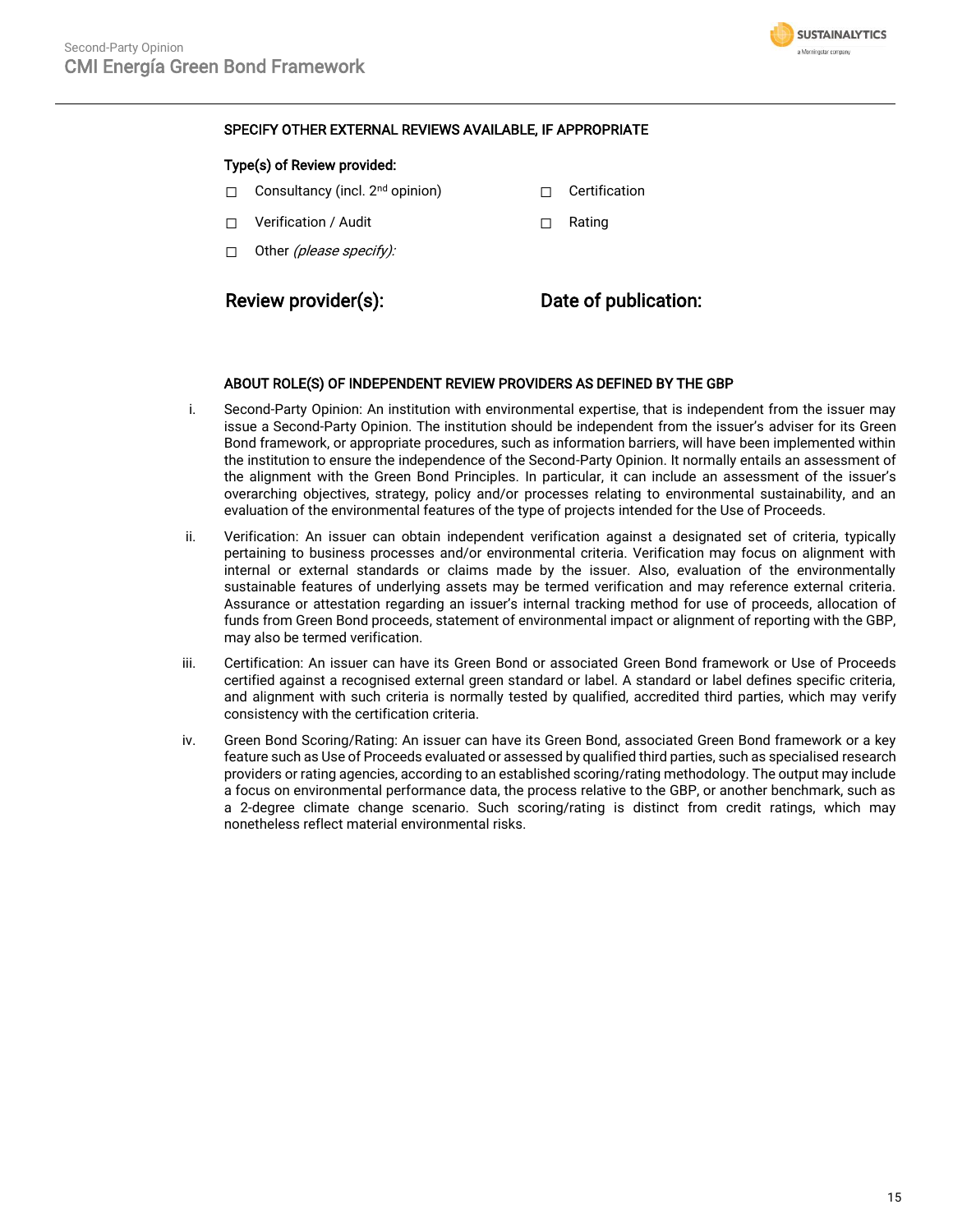

# Disclaimer

#### Copyright ©2021 Sustainalytics. All rights reserved.

The information, methodologies and opinions contained or reflected herein are proprietary of Sustainalytics and/or its third party suppliers (Third Party Data), and may be made available to third parties only in the form and format disclosed by Sustainalytics, or provided that appropriate citation and acknowledgement is ensured. They are provided for informational purposes only and (1) do not constitute an endorsement of any product or project; (2) do not constitute investment advice, financial advice or a prospectus; (3) cannot be interpreted as an offer or indication to buy or sell securities, to select a project or make any kind of business transactions; (4) do not represent an assessment of the issuer's economic performance, financial obligations nor of its creditworthiness; and/or (5) have not and cannot be incorporated into any offering disclosure.

These are based on information made available by the issuer and therefore are not warranted as to their merchantability, completeness, accuracy, up-to-dateness or fitness for a particular purpose. The information and data are provided "as is" and reflect Sustainalytics` opinion at the date of their elaboration and publication. Sustainalytics accepts no liability for damage arising from the use of the information, data or opinions contained herein, in any manner whatsoever, except where explicitly required by law. Any reference to third party names or Third Party Data is for appropriate acknowledgement of their ownership and does not constitute a sponsorship or endorsement by such owner. A list of our third-party data providers and their respective terms of use is available on our website. For more information, visit [http://www.sustainalytics.com/legal-disclaimers.](http://www.sustainalytics.com/legal-disclaimers)

The issuer is fully responsible for certifying and ensuring the compliance with its commitments, for their implementation and monitoring.

In case of discrepancies between the English language and translated versions, the English language version shall prevail.